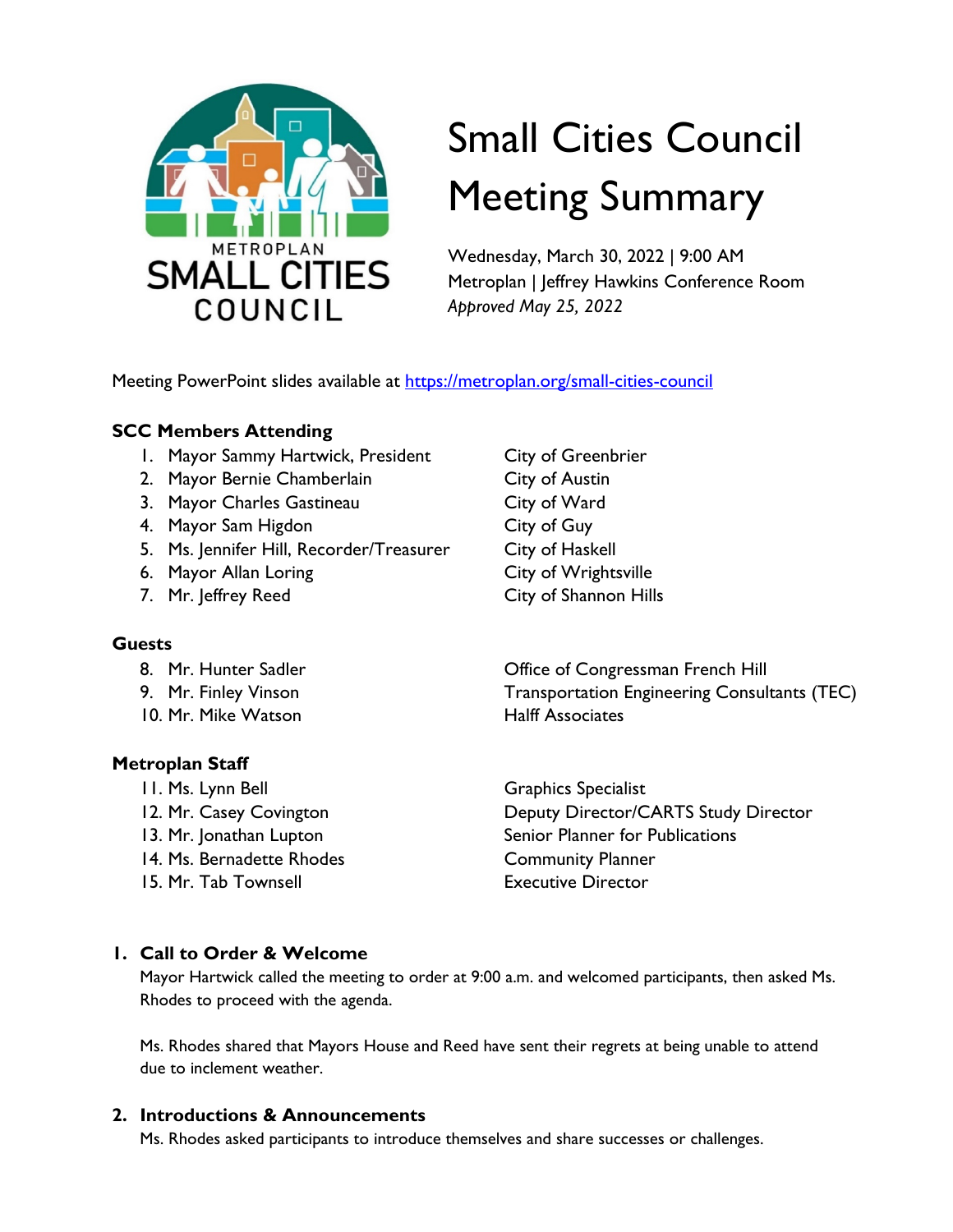Mayor Hartwick shared that Greenbrier is finishing up a Metroplan-funded TAP (Transportation Alternatives Program) sidewalk project. Greenbrier has its annual Chamber banquet coming up in April. The theme is "Off to the Races."

Mayor Higdon shared that several new homes are being built in Guy, including new residents from Oregon. The city has an ongoing water line project, where lines are being moved out from under the road before the State Aid program repaves the road.

Mayor Loring of Wrightsville stated that he looks forward to partnering with Metroplan to complete transportation improvements in the coming year. There was a burglary in the city's storage yard; a van, a pickup truck, and brand-new trailer were stolen. The Pulaski County Sheriff's Office is investigating. Ms. Rhodes added that ARDOT will be meeting with the Mayor regarding safety and traffic management at the Hwy. 365-145<sup>th</sup> Street intersection. The Wrightsville Correctional Unit has agreed to pick up litter around the intersection and in the city park.

Mayor Chamberlain noted that Austin is in the middle of updating all its sewer ponds. Austin also became a city of the first class in the beginning of March.

Mayor Gastineau shared that the Hwy 367/319 intersection project has begun construction and will provide Ward with its first traffic light. Cost overruns are likely. Ward has entered into a maintenance agreement with the City of Cabot for the traffic light. Also underway is a joint TAP/Recreational Trails Program project to provide a walking path in the park, around the ballpark, and sidewalks down several streets. A new concession stand in the park is 50% complete, then construction of the new all-inclusive playground will begin through an Arkansas Development Council grant. The city is continuing to grow with new subdivisions.

Mr. Reed, Shannon Hills Public Works Director, attended as Mayor Kemp's proxy. He stated the Shannon Hills will soon start a south-east sidewalk project to tie into the Southwest Trail and provide connectivity to both sides of town. Upgrades are ongoing to wastewater treatment plant to correct infiltration problems. Last year, the city finished a 0.5-mile Safe Routes to School sidewalk on west side of town, as well as another 0.5-mile section that was City-funded. The entire 2-mile sidewalk connection through town is nearing completion.

Mayors Higdon and Hartwick volunteered to give the May Community Spotlight presentation.

#### **3. Summary of Previous Meeting**

Mayor Gastineau made a motion to approve the summary of the January 26, 2022 meeting. Mayor Chamberlain seconded the motion. The motion passed unanimously.

## **4. Metroplan Update**

Long-Range Metropolitan Transportation Plan: Mr. Covington shared that Metroplan staff is writing strategies to support the themes identified for the plan. A roadmap for local implementation will be included, with a focus on land use decisions that impact the transportation system. Resources such as the UDO and CARTS Multimodal Guidelines will be utilized as primary vehicles for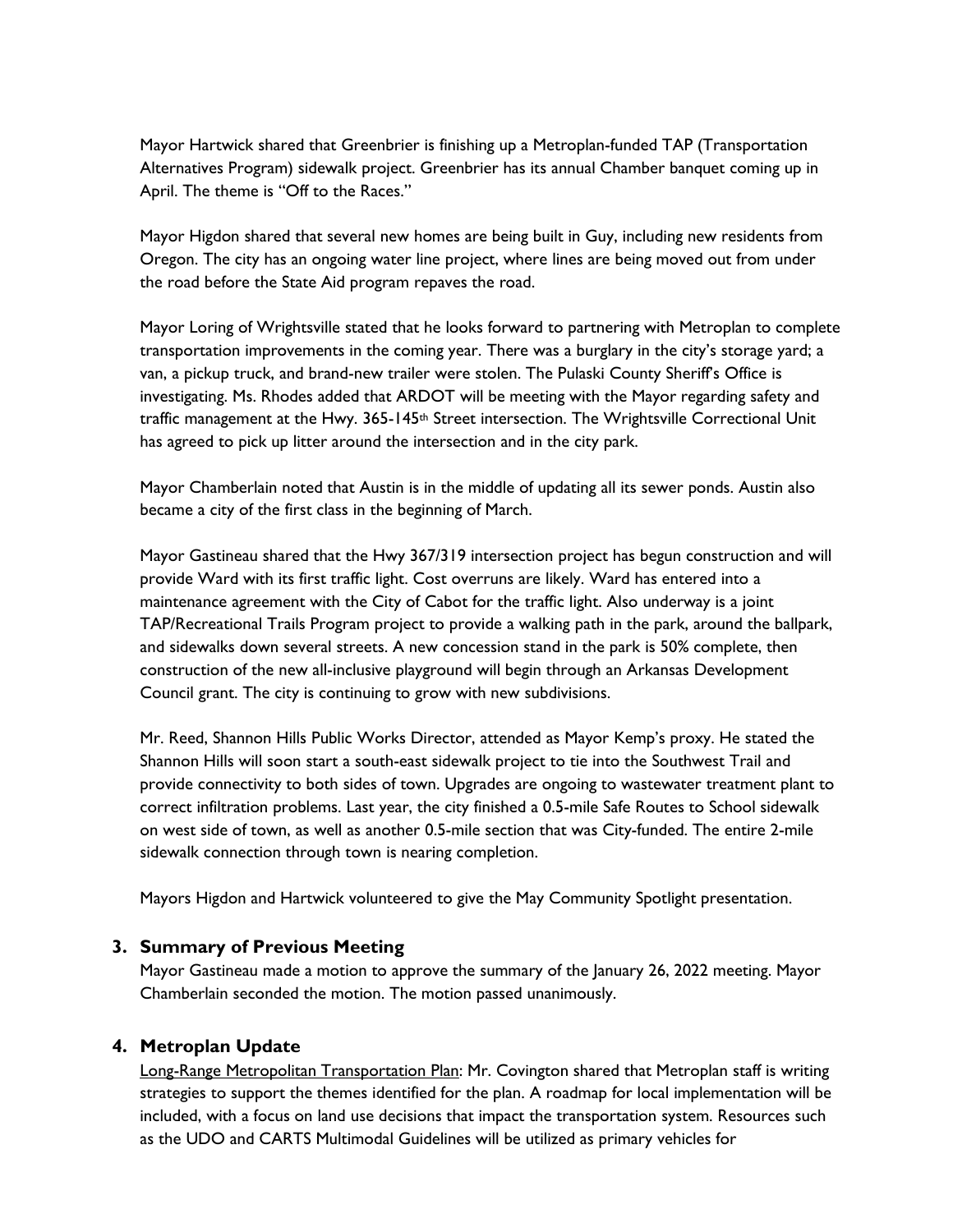implementation. The concise plan is anticipated by the end of the year.

Mr. Townsell added that this will be the first plan to include recommendations on how to build local roads and plan land use to provide residents and visitors with more options to get around. He referenced Metroplan's *Best Practices* newsletter as another useful resource for local implementation.

2023 STBG Call for Projects: Mr. Covington asked attendees to review the draft application for STBG funds. The final application will be released early next week. The format and sample resolution are similar to previous formats. Funds will be awarded in October and must be obligated by the following September 2023.

Metroplan is getting a \$15 million STBG allocation. Individual awards are limited to \$3 million maximum for construction. Member jurisdictions may apply for engineering or construction funding, but not for both in the same round. Projects must be on the federally classified system. A map of eligible roadways will be included with the application. Right-of-way can be applied for with either an engineering or construction application. Utility relocations may only be funded as part of a construction grant. The call will include new projects as well as projects that have already been out to bid but require additional funding due to cost increases. An overmatch must be maintained from prior applications if a jurisdiction gets additional funding.

Mr. Reed asked whether this funding was separate from the State Aid overlay program. Mr. Townsell answered yes.

Mayor Hartwick asked whether a project would be eligible if the street is on the Master Street Plan as connecting neighborhoods to existing streets. Mr. Covington indicated that the street might be considered a collector if it is a through street and may be eligible in individual cases, and that he could review the individual case as the federal classification sometimes differs from cities' Master Street Plans.

Employee Handbook: Mr. Townsell stated that an updated employee handbook was currently under legal review and would be on the April Board of Directors agenda for consideration. A section addressing political activity was added to protect Metroplan's neutrality while also protecting employees' First Amendment rights. Mr. Covington emailed the handbook to members for review last Friday and indicated that paper copies are available upon request.

TIP and MTP Amendment: Mr. Covington informed participants that the Hwy 67/167 widening up to Cabot, which was originally one project, has been split into three projects on ARDOT's improvement plan with updated cost estimates (from \$194 million originally to over \$300 million), which requires an amendment to Metroplan's Transportation Improvement Plan (TIP). Project 1 widens Hwy. 67 from North Little Rock through Jacksonville, with a letting date in late 2022. Project 2 will widen Hwy. 67 from Hwy. 5 to Hwy. 89 to 6 lanes, with a letting date in 2023. Project 3 will include the two Cabot interchanges, with a letting date in 2024. The TIP amendment will be out for public comment through late April and will be on the April Board of Directors agenda for adoption.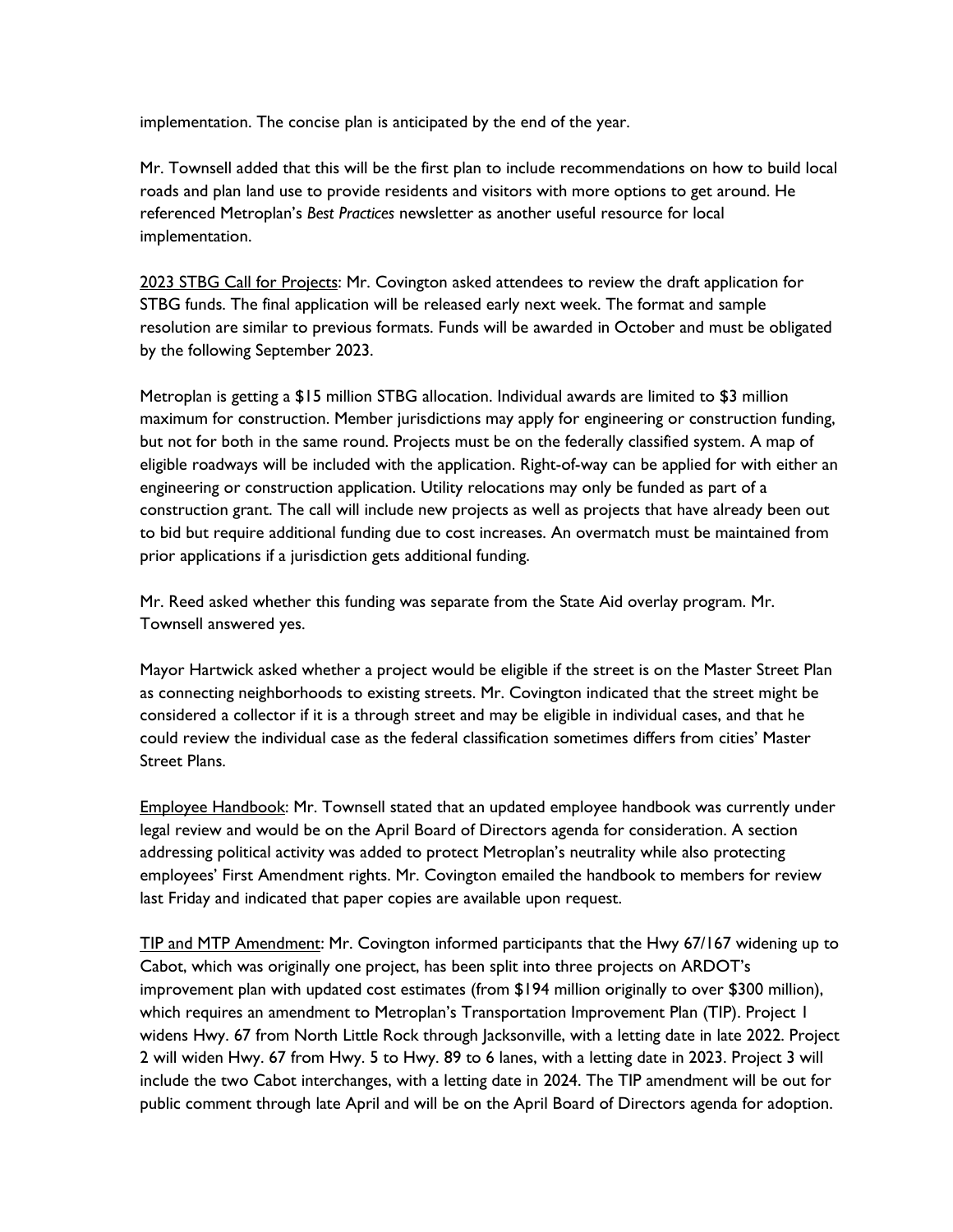Mayor Gastineau inquired whether there was information about the change on social media or a flyer that cities could share. Mr. Covington indicated that members could share Metroplan's post advertising the public comment period.

Model UDO: Ms. Rhodes shared that the UDO is currently under review by a land use attorney. Once recommended changes have been made, cities may consider the document for adoption. Metroplan staff is actively meeting with officials in Ward, Austin, and Mayflower to review and train on the document prior to adoption. Topics that are being clarified based on cities' input are nonconforming structures and uses, private drives, and temporary dwellings.

Ms. Rhodes asked participants how they handle temporary dwellings. Participants agreed it is a delicate situation, and code enforcement is needed to address violations. Mayor Loring has been asked whether Wrightsville has an ordinance regulating temporary dwellings. Currently, the city does not have a specific ordinance for the issue, but there is an ordinance that every permanent residence must be connected to the sewer system. As a result, any dwelling would need to be registered with the sewer utility. There was a question whether there was a certain time residents had to connect by. Mayor Loring clarified that the sewer connection is enforced at the time when the dwelling is occupied as a permanent residence. There has been an instance of an RV being connected to the system without a permit or inspection.

Mr. Reed asked how other cities handled food trucks. A new food truck has located in Shannon Hills on a lot with a cleanout. Do cities allow them to run wastewater across the lot? Mayor Hartwick shared they have a food truck that is hooked directly into the system with a solid pipe, hooked to the house's sewer. He offered to share Greenbrier's new food truck ordinance with the group.

Ms. Rhodes asked the group what timeframe they would find reasonable to allow temporary dwellings. Mayor Hartwick shared that at Greenbrier's RV park, RVs are allowed to stay up to 60 days. There has been discussion about the time limit due to certain circumstances, for example nurses who traveled in to work in the Conway hospital due to COVID. Mr. Covington stated that regulations could vary by zone in the UDO. Mayor Loring asked if each city could set their own time limits, and stated that one model may not fit everyone and cities need discretion.

Mr. Covington and Mr. Reed emphasized that temporary dwellings should not be allowed on streets. Mr. Reed shared that an RV is currently being used as a dwelling that is parked on a public street in front of a no parking sign. Ms. Rhodes stated that the UDO currently had regulations for storing boats, RVs, etc., but that staff was attempting to determine what types of regulations to recommend for temporary dwellings. Each city would have the authority to revise those recommendations in their own ordinance. Mr. Reed added that temporary dwellings can also create issues if located in a floodplain. In that case they would have to conduct an engineering study.

Regional Greenways Workshop 2: Mr. Covington reminded participants about the workshop coming up on April 6th at UCA. The focus will be on facility design and route alignments. In the afternoon, participants will have the option to tour actual bike-ped facilities and street crossings in Conway.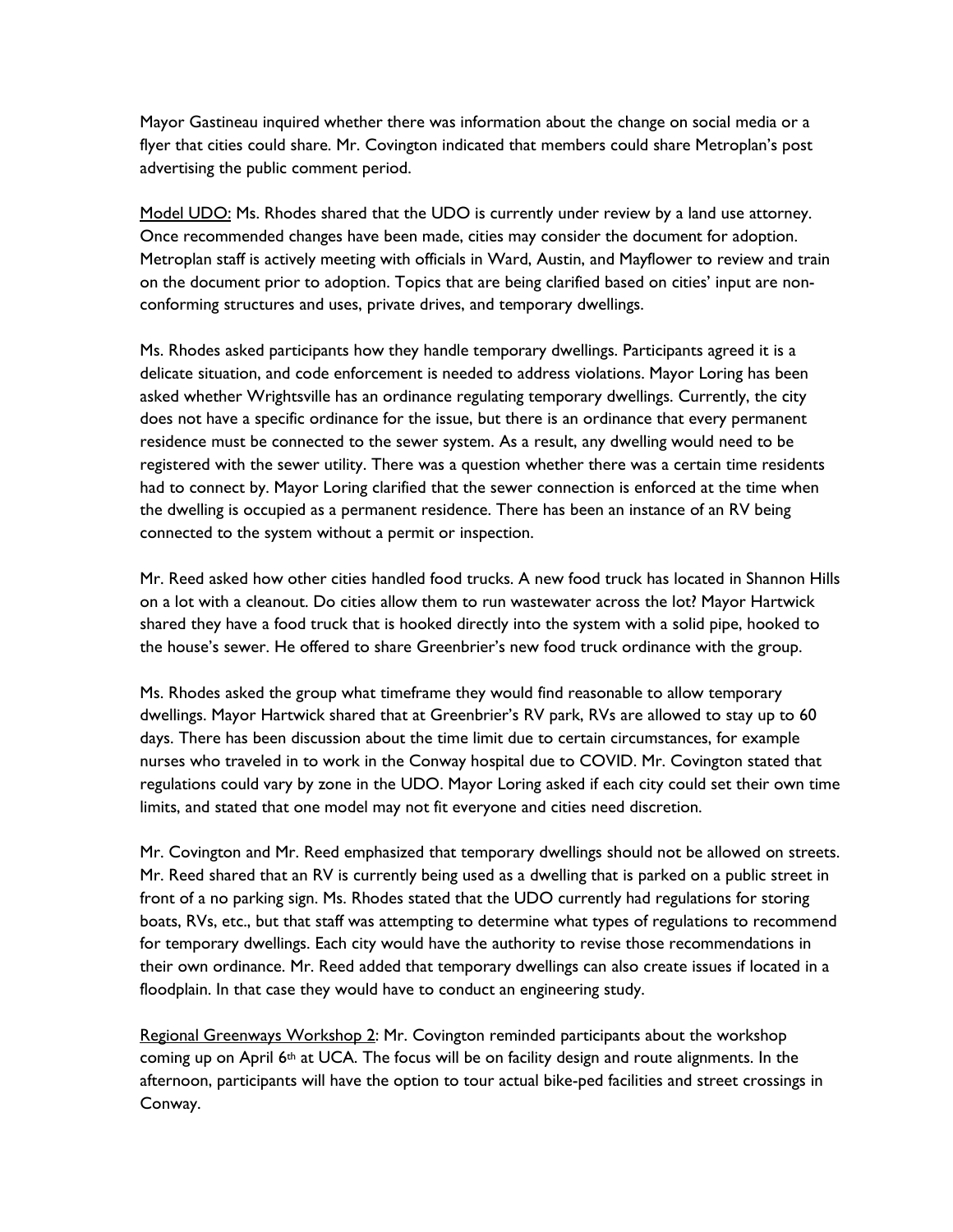NWA Lane Shift Study Tour: Mr. Townsell shared that there is still time to schedule a Northwest Arkansas LaneShift Study Tour to learn about bike-ped facilities and the Razorback Greenway. Cities can send an entire 12-person group or combine with other cities to put together a tour. Mr. Townsell emphasized that there were still spots open for the June 15-16 study tour, but participants would need to notify him of their interest this week. Several participants shared that the date coincided with the Arkansas Municipal League's summer conference. Metroplan offers a \$5,000 sponsorship to help defray the cost of each 12-person study tour.

Benchmarking Trip Update: Ms. Rhodes thanked participants for responding with their availability for the benchmarking trip to Fort Collins on August 16-19. Mayors are urged to attend, but can send a proxy if needed, and can also add additional staff members at the city's cost. Spouses are welcome at participants' personal cost. Metroplan has secured a group rate at the Marriott hotel at \$139/night plus tax. The next step is to book flights. Ms. Cindy Segebarth, Metroplan Administrator, will present options and book flights on behalf of participants. Metroplan staff is in the process of planning the program. Ms. Rhodes shared that a bike ride will be offered, with e-bikes available.

## **5. Presentation: Winter 2022 Metroplan Best Practices Newsletter on Pedestrian Safety (https://bit.ly/3wz2BYF)**

Mr. Lupton provided an overview of Metroplan's latest publication on safety for pedestrians and bikes. The newsletter's purpose is to share ideas and generate dialogue with member jurisdictions. Mr. Lupton welcomed ideas or requests for future topics. He shared that pedestrians face challenges crossing roads which are relevant to all users. Pedestrian injuries and deaths have increased in recent years. Young, male, and minority populations are disproportionally affected. Five-lane crosssections with a continuous center turning lanes are especially dangerous.

The newsletter includes road design methods that can increase safety, regardless of user behavior. Many treatments, such as road diets, can be implemented relatively inexpensively, and signal to residents that they are in a safe place to walk and live. Road diets convert a 4-lane street into a 2 lane street with a center turning lane and bike lanes on both sides. They work best on streets with under 20,000 cars per day but can also work with higher traffic levels without making congestion any worse since many accidents and backups are caused by vehicles turning left. Metroplan staff can help cities conduct a traffic study to ascertain whether a road diet would be a feasible option on a particular roadway.

Cities and neighborhoods in central Arkansas with walkable infrastructure tend to have higher property values. Small cities have a unique opportunity to plan their street cross-sections before arterials become overly busy and dangerous.

Mr. Lupton pointed to other techniques that have successfully increased pedestrian safety without slowing traffic down: mini traffic circles, pedestrian refuge islands, Rectangular Rapid Flashing Beacons (RRFBs), speed tables, mid-block crossings, curb bulbouts, chicanes, underpasses (use wide box culverts for cost effectiveness), overpasses, and textured sidewalks and crosswalks. He stated that public investment in a road often attracts private investment.

Mr. Lupton referenced the new CARTS Multimodal Guidelines on Metroplan's website, which